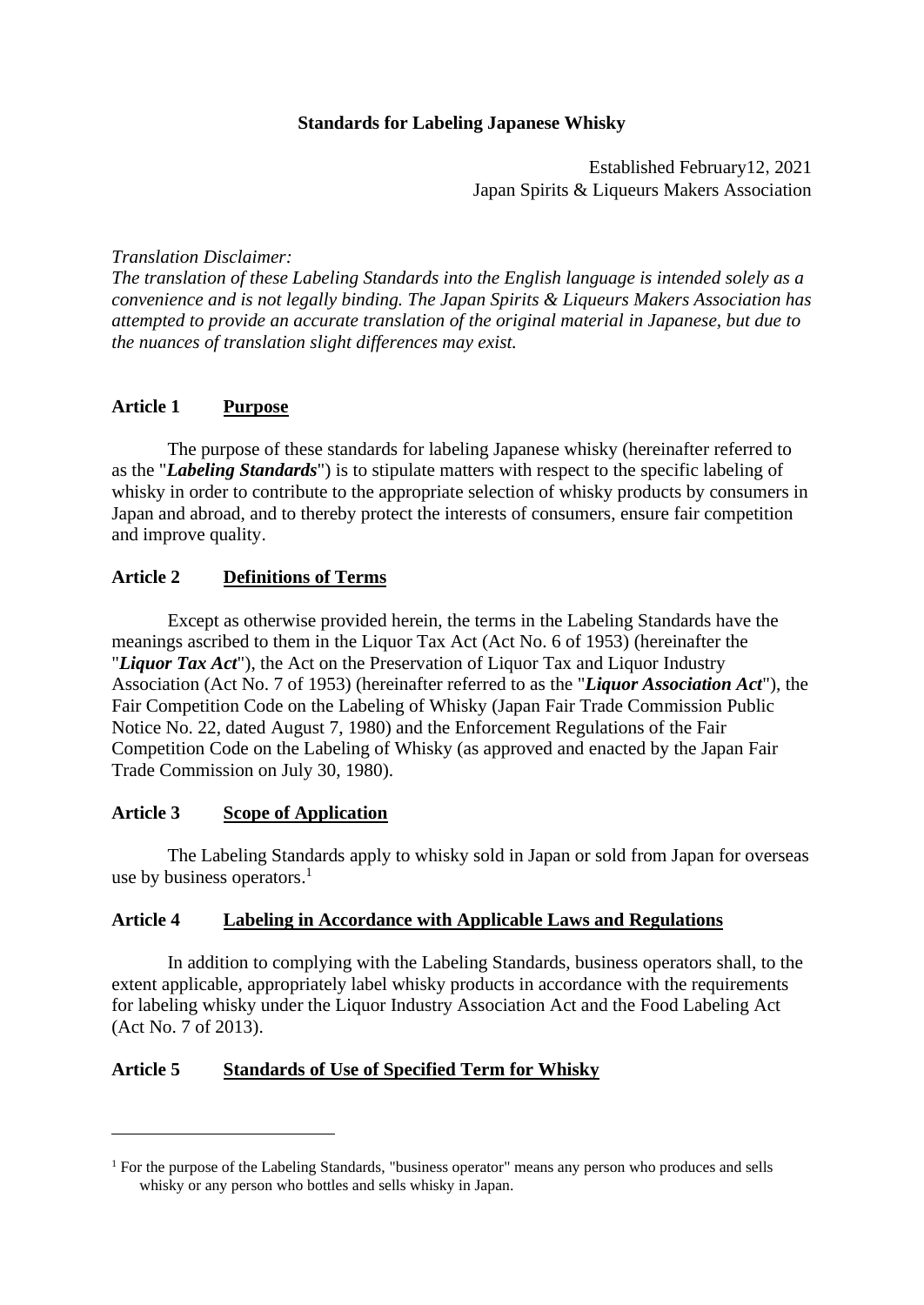1. The specified term for whisky listed in the left column of the following table may be used to label a whisky product only when such whisky satisfies the production method quality requirements set forth in the right column.

| Term                                                 | <b>Production Method Quality Requirements</b> |                                                                                                                                               |                                                                                                                                                                         |  |
|------------------------------------------------------|-----------------------------------------------|-----------------------------------------------------------------------------------------------------------------------------------------------|-------------------------------------------------------------------------------------------------------------------------------------------------------------------------|--|
| "Japanese"<br>whisky" (or<br>"Japanese"<br>whiskey") | Raw<br>ingredients                            | Raw ingredients must be limited to malted grains, other cereal grains, and<br>water extracted in Japan.<br>Malted grains must always be used. |                                                                                                                                                                         |  |
|                                                      | Production<br>method                          | Production                                                                                                                                    | Saccharification, fermentation, and distillation must be carried<br>out at a distillery in Japan. Alcohol content at the time of<br>distillation must be less than 95%. |  |
|                                                      |                                               | Aging                                                                                                                                         | The distilled product must be poured into wooden casks not<br>exceeding a capacity of 700 liters and matured in Japan for a<br>period of at least 3 years thereafter.   |  |
|                                                      |                                               | <b>Bottling</b>                                                                                                                               | Bottling must take place only in Japan, with alcoholic strength<br>of at least 40% as of such time.                                                                     |  |
|                                                      |                                               | Other                                                                                                                                         | Plain caramel coloring can be used.                                                                                                                                     |  |

- 2. The specified term set forth in paragraph 1 shall include the words "Japanese" and "whisky" (or "whiskey") in a unified and integrated manner without inserting additional words between them.
- 3. For whisky that meets the production method quality requirements set forth in paragraph 1, the type of whisky may be indicated together with the specified term if based on the permissible labeling of types of whisky under the Fair Competition Code<sup>2</sup>.

# **Article 6 Prohibition of Misleading Labeling**

- 1. The specified terms set forth in Article 5 may not be used in labeling products unless the production method quality requirements set forth in Article 5 are satisfied, even if such terms are expressed through or with (i) words that have the same meanings as those terms (e.g., "Nihon whisky" or "Japan whisky"), (ii) translations into Japanese or a foreign language or (iii) terms such as "type" or "style".
- 2. Business operators shall not use labeling that includes any of the items below for products that do not satisfy the production method quality requirements set forth in Article 5, unless measures are taken to clarify that the product being labeled does not meet such requirements:
	- (i) Names of people that evoke Japan
	- (ii) Names of Japanese cities, regions, famous places, mountains and rivers
	- (iii) The Japanese flag or a Japanese era name
	- (iv) Any other labeling that makes it likely that the product being labeled is mistaken for a product that satisfies the production method quality requirements set forth in Article 5.
- 3. Business operators shall not use labeling that makes it likely that alcohol products that do not meet the definition of "whisky" under the Liquor Tax Act are mistaken for whisky, and shall not supply, or cooperate in supplying, alcohol products to vendors that use such labeling.

<sup>&</sup>lt;sup>2</sup> It is currently understood that the types of whisky permitted to be labeled under the Fair Competition Code include the following: "Malt Whisky", "Grain Whisky", "Blended Whisky", "Straight Whisky", "Single Whisky" and "Pure Whisky".